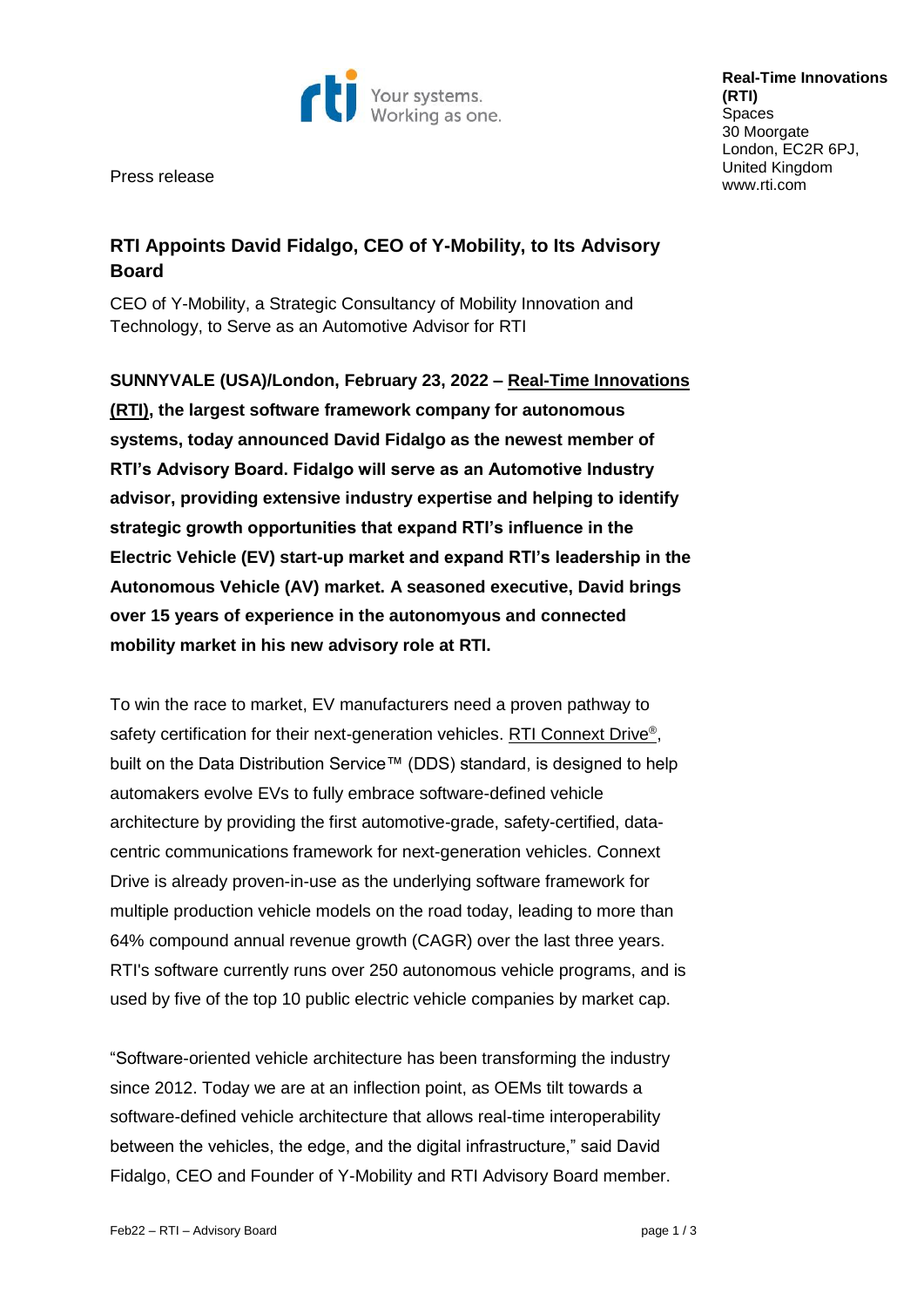"RTI is a pioneer in software-defined architectures for mobility systems, and I am honored to join them in their work to lead in the automotive market."

David Fidalgo currently serves as the CEO and Founder of Y-Mobility, a boutique consultancy that partners with CEOs, executives, and solopreneurs to drive forward intelligent mobility. He also holds advisory roles in start-ups related to autonomous driving and mobility, and focuses on start-up development, investment, strategy, and fast pace innovation. He is also the Vice President and Founder of the Spanish AV Vehicle Association (AEVAC). David has held various positions at companies including Altran, Draexlmaier, Jaguar and Land Rover, and Ford Motors. Specifically, Fidalgo's background is focused on automotive embedded and critical systems, engineering, digital systems, and business innovation.

"As a forward-thinking technologist who has worked with a variety of traditional market vendors, tier-1s, EV startups and system integrators in the mobility and automotive markets, David brings unique expertise to RTI," said Pedro Lopez Estepa, Market Development Director, Automotive at RTI. "We are fortunate to have him join our advisory board and look forward to leveraging his experience as RTI consolidates its leading position in the electric vehicle start-up market, and grows its presence in the traditional Automotive market."

Read more about RTI's work in the automotive industry [here.](https://www.rti.com/industries/automotive)



David Fidalgo, CEO and Founder of Y-Mobility and RTI Advisory Board member.

## **Picture (source: RTI):**